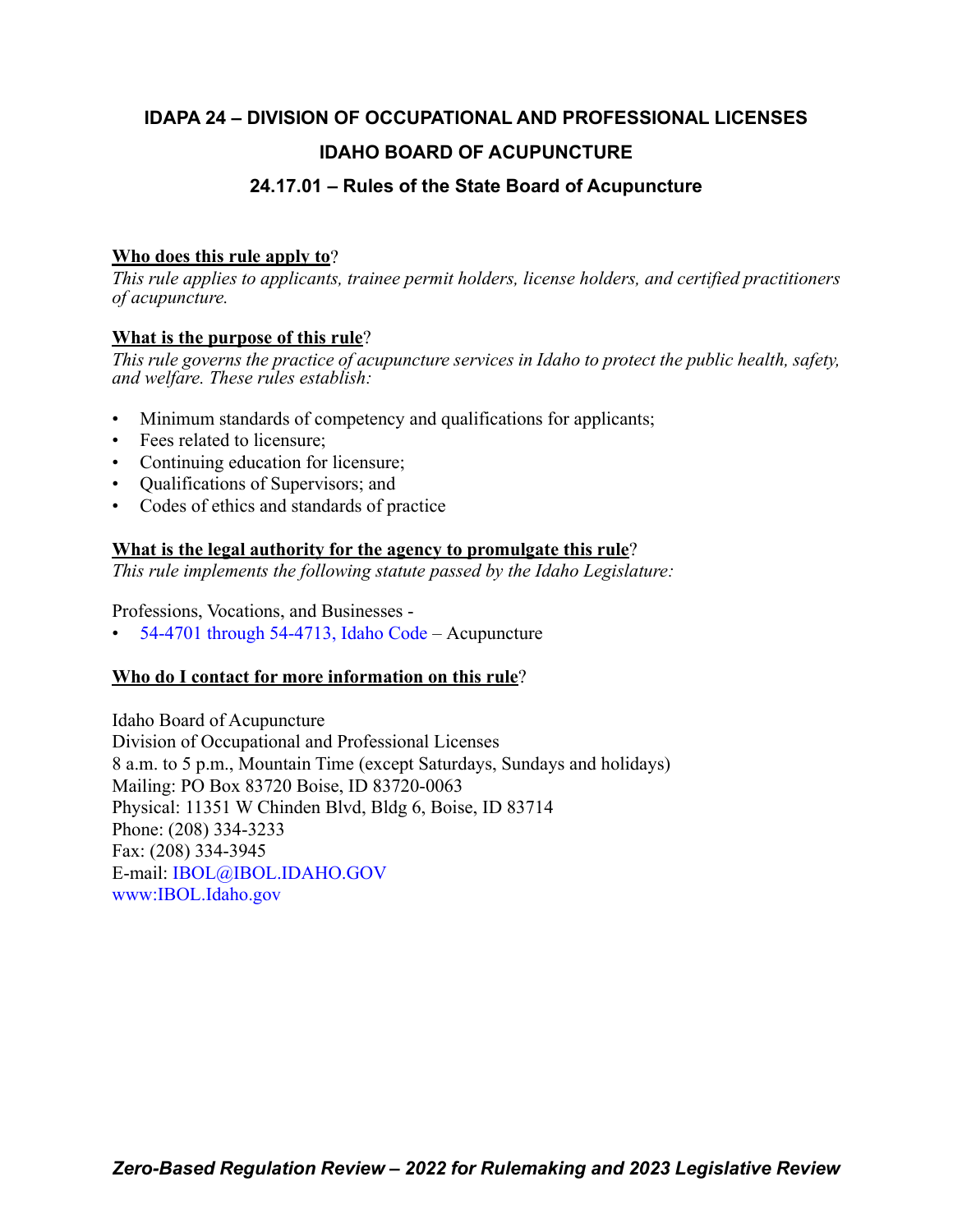# **Table of Contents**

| 24.17.01 - Rules of the State Board of Acupuncture |  |
|----------------------------------------------------|--|
|                                                    |  |
|                                                    |  |
|                                                    |  |
|                                                    |  |
|                                                    |  |
|                                                    |  |
|                                                    |  |
|                                                    |  |
|                                                    |  |
|                                                    |  |
|                                                    |  |
|                                                    |  |
|                                                    |  |
|                                                    |  |
|                                                    |  |
|                                                    |  |
|                                                    |  |
|                                                    |  |
|                                                    |  |
|                                                    |  |
|                                                    |  |
|                                                    |  |
|                                                    |  |
|                                                    |  |
|                                                    |  |
|                                                    |  |
|                                                    |  |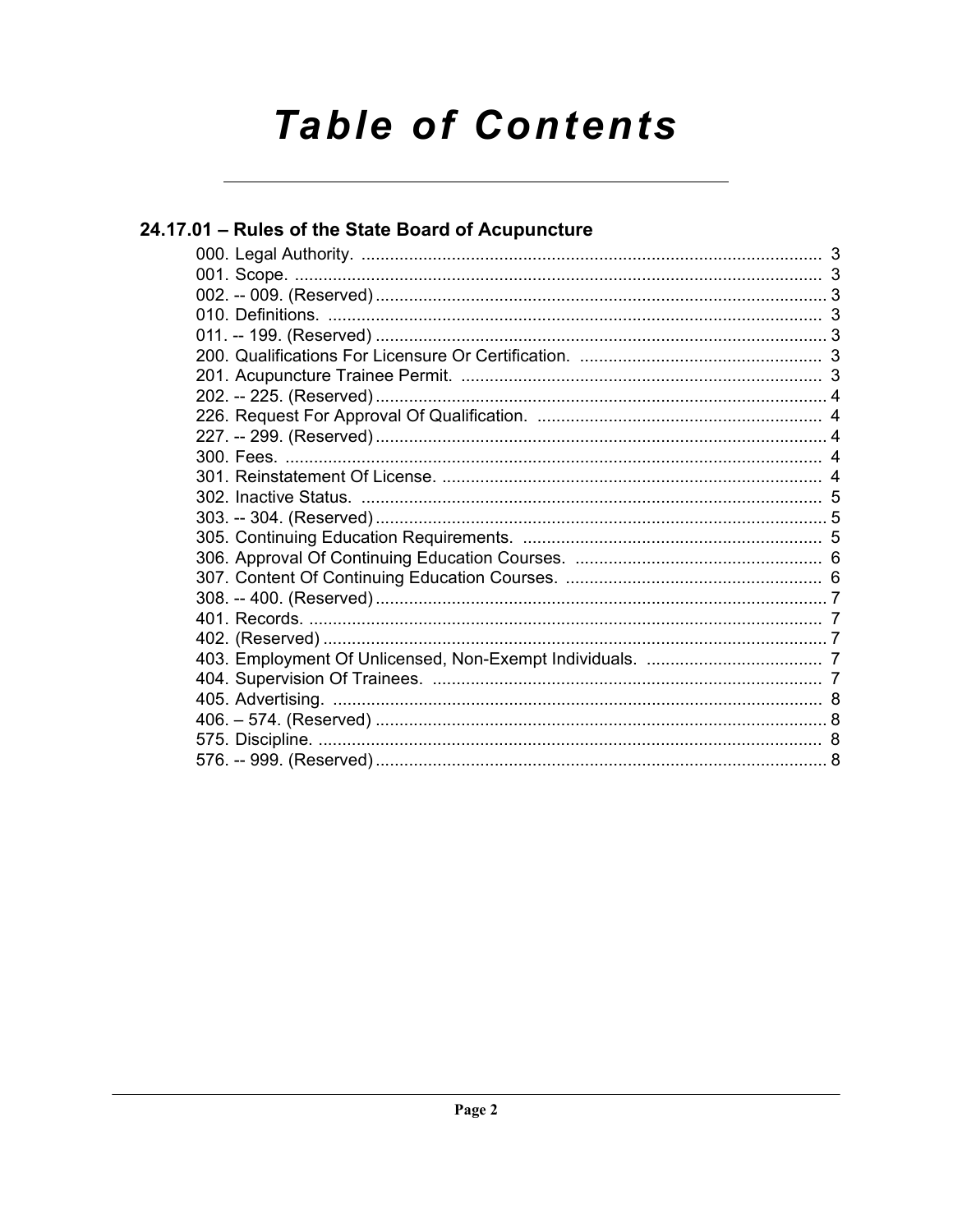#### **24.17.01 – RULES OF THE STATE BOARD OF ACUPUNCTURE**

## <span id="page-2-1"></span><span id="page-2-0"></span>**000. LEGAL AUTHORITY.** These rules are promulgated pursuant to Section 54-4705, Idaho Code. (3-31-22)T

<span id="page-2-2"></span>**001. SCOPE.**

These rules review and establish the minimum requirements for licensure/certification of acupuncturists. (3-31-22)T

<span id="page-2-3"></span>**002. -- 009. (RESERVED)**

#### <span id="page-2-4"></span>**010. DEFINITIONS.**

**01. Accredited College or University**. An accredited college or university is a college or university accredited by an accrediting organization approved by the U.S. Department of Education. (3-31-22)T

**02. Approved Acupuncture Program**. A formal full-time acupuncture educational program that has met the standards of the Accreditation Commission for Acupuncture and Oriental Medicine or an equivalent educational body. An acupuncture program may be established as having satisfied this requirement by obtaining:

 $(3-31-22)T$ 

| a. | Accreditation: or | $(3-31-22)T$ |  |
|----|-------------------|--------------|--|
|    |                   |              |  |

**b.** Candidacy for accreditation; or (3-31-22)T

**c.** An equivalent evaluation performed by a private, state government, or foreign government agency recognized for that purpose by the NCCAOM (National Certification Commission for Acupuncture and Oriental Medicine) Eligibility Committee. (3-31-22)T Medicine) Eligibility Committee.

**03.** License. Any license or certification issued to a qualified applicant pursuant to the laws and rules pard, permitting said applicant to practice acupuncture in the state of Idaho. (3-31-22) of the Board, permitting said applicant to practice acupuncture in the state of Idaho.

**Practitioner**. A person to whom a license, certification, or acupuncture trainee has been issued pursuant to Title 54, Chapter 47, Idaho Code. (3-31-22)T

#### <span id="page-2-5"></span>**011. -- 199. (RESERVED)**

#### <span id="page-2-6"></span>**200. QUALIFICATIONS FOR LICENSURE OR CERTIFICATION.**

**01.** Requirements for Licensure. Applicants for licensure must submit a complete application, fee. and official certified documentation of either: (3-31-22) required fee, and official certified documentation of either:

**a.** Certification from NCCAOM; or (3-31-22)T

**b.** Graduation from an approved formal full-time acupuncture program of at least one thousand seven hundred twenty-five (1,725) hours of entry-level acupuncture education which includes a minimum of one thousand (1000) hours of didactic course work and five hundred (500) clinical hours practice; and (3-31-22)T

**c.** Successful completion of an acupuncture internship, or other equivalent experience as approved by d; and (3-31-22) the Board; and

**d.** Receipt of a passing grade on an NCCAOM Acupuncture certification examination; or (3-31-22)T

**e.** Other demonstration of proficiency as uniformly required by the Board for other similarly qualified ts for licensure; and (3-31-22) applicants for licensure; and

**f.** Successful completion of a Blood Borne Pathogen course and comprehensive examination that incorporates clean needle techniques and OSHA procedures and requirements. (3-31-22)T

#### <span id="page-2-7"></span>**201. ACUPUNCTURE TRAINEE PERMIT.**

The Board may issue an acupuncture trainee permit to allow a person to engage in the practice of acupuncture while actively pursuing licensure or certification. The permit will expire one (1) year from date of issue. The permit may be extended in accordance with Section 54-4708, Idaho Code. The holder of an acupuncture trainee permit may only practice under the supervision of a person licensed or certified under this chapter who meets the requirements in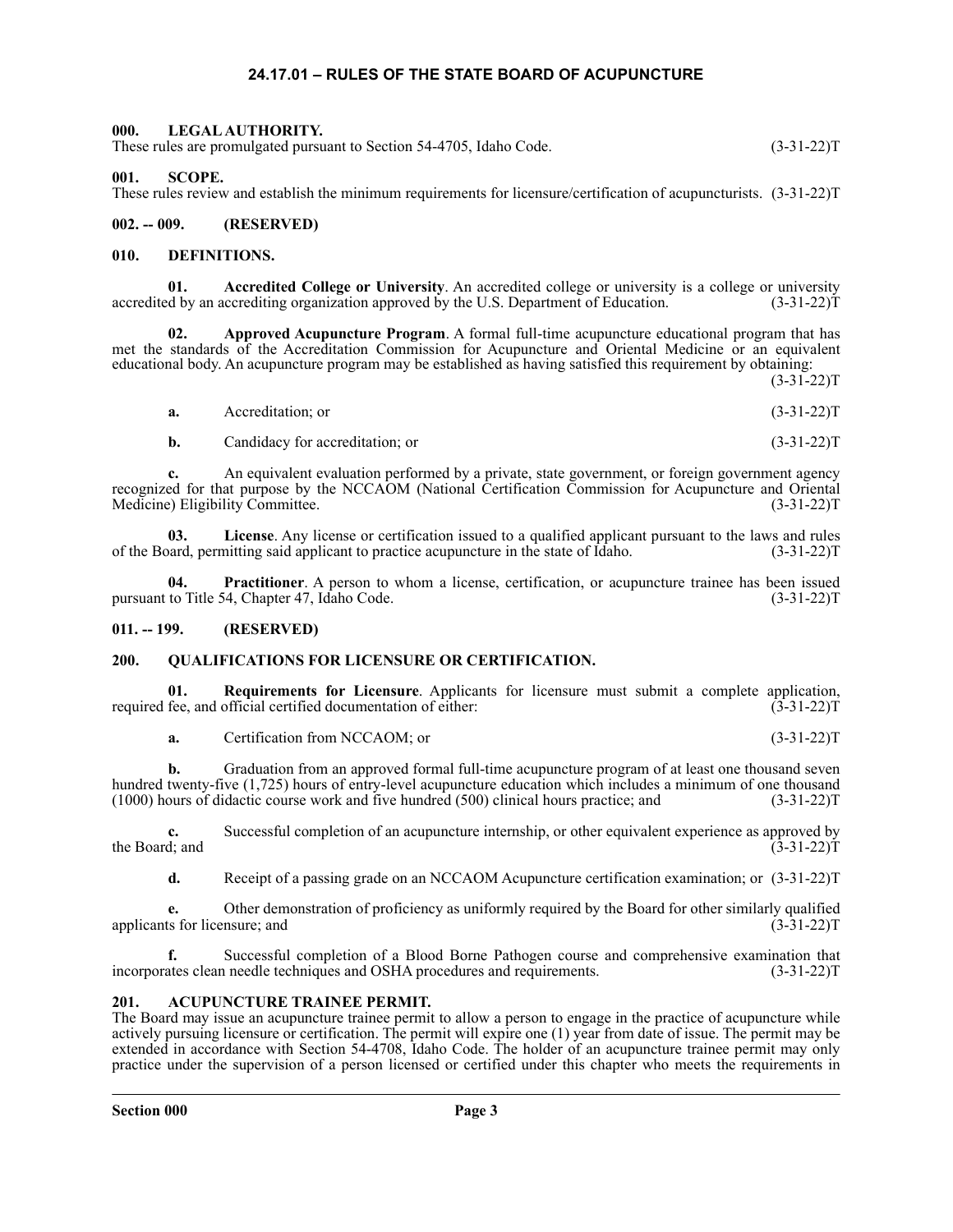#### *IDAHO ADMINISTRATIVE CODE IDAPA 24.17.01* **Div. of Occupational & Professional Licenses**

Section 404 of these rules. An applicant for a permit must present evidence satisfactory to the Board of meeting the following requirements: (3-31-22) following requirements:

**01. Education**. An applicant must submit documentation of either: (3-31-22)T

**a.** Current enrollment in an Approved Acupuncture Program and actively pursuing completion of the (3-31-22) T program; or

**b.** Satisfaction of the requirement for certification as set forth in Section 54-4707, Idaho Code.  $(3-31-22)T$ 

**02. Supervision**. Submission of a supervision plan specifying at a minimum the name of the supervisor and the setting and location where the permit holder will practice. A supervision plan may be approved by a designated Board member. (3-31-22)T

#### <span id="page-3-0"></span>**202. -- 225. (RESERVED)**

#### <span id="page-3-1"></span>**226. REQUEST FOR APPROVAL OF QUALIFICATION.**

**01. Course Review**. A person or entity may request approval of a course of study in acupuncture that will be offered to qualify applicants for a credential to practice acupuncture. The request must include a complete description of the required hours, scope and extent of academic and other training and clinical experience offered through the course along with appropriate supporting documentation and course materials. The request must also designate whether approval is sought for compliance with standards for certification. (3-31-22)T

**02. Individual Qualification**. An applicant may request approval of his individual qualification for licensure or certification in acupuncture. The request must include a complete description of the number of hours, scope and extent of academic and other training and clinical experience the individual has received along with available supporting documentation. The request must also designate whether qualification is sought for licensure or certification. A demonstration of proficiency or examination may be required as a part of the determination of the individual's qualification. (3-31-22)T

#### <span id="page-3-2"></span>**227. -- 299. (RESERVED)**

#### <span id="page-3-3"></span>**300. FEES.**

All fees are non-refundable:

| License/Certification/Permit/Certification | <b>Initial Fee</b><br>(Not to Exceed) | <b>Annual Renewal Fee</b><br>(Not to Exceed) |  |  |
|--------------------------------------------|---------------------------------------|----------------------------------------------|--|--|
| Application                                | \$50                                  | n/a                                          |  |  |
| License                                    | \$150                                 | \$75                                         |  |  |
| Certification                              | \$150                                 | \$75                                         |  |  |
| Acupuncture Trainee                        | \$150                                 | \$50                                         |  |  |
| Inactive License or Certification          | n/a                                   | \$50                                         |  |  |
| Reinstatement                              | \$250                                 | n/a                                          |  |  |

 $(3-31-22)T$ 

#### <span id="page-3-4"></span>**301. REINSTATEMENT OF LICENSE.**

The applicant must submit proof of having met the continuing education required of licensees by Section 305 through 307 of these rules as follows: (3-31-22) 307 of these rules as follows:

**01. Expired for One Year or Less**. For licenses or certificates expired for one (1) year or less, one (1)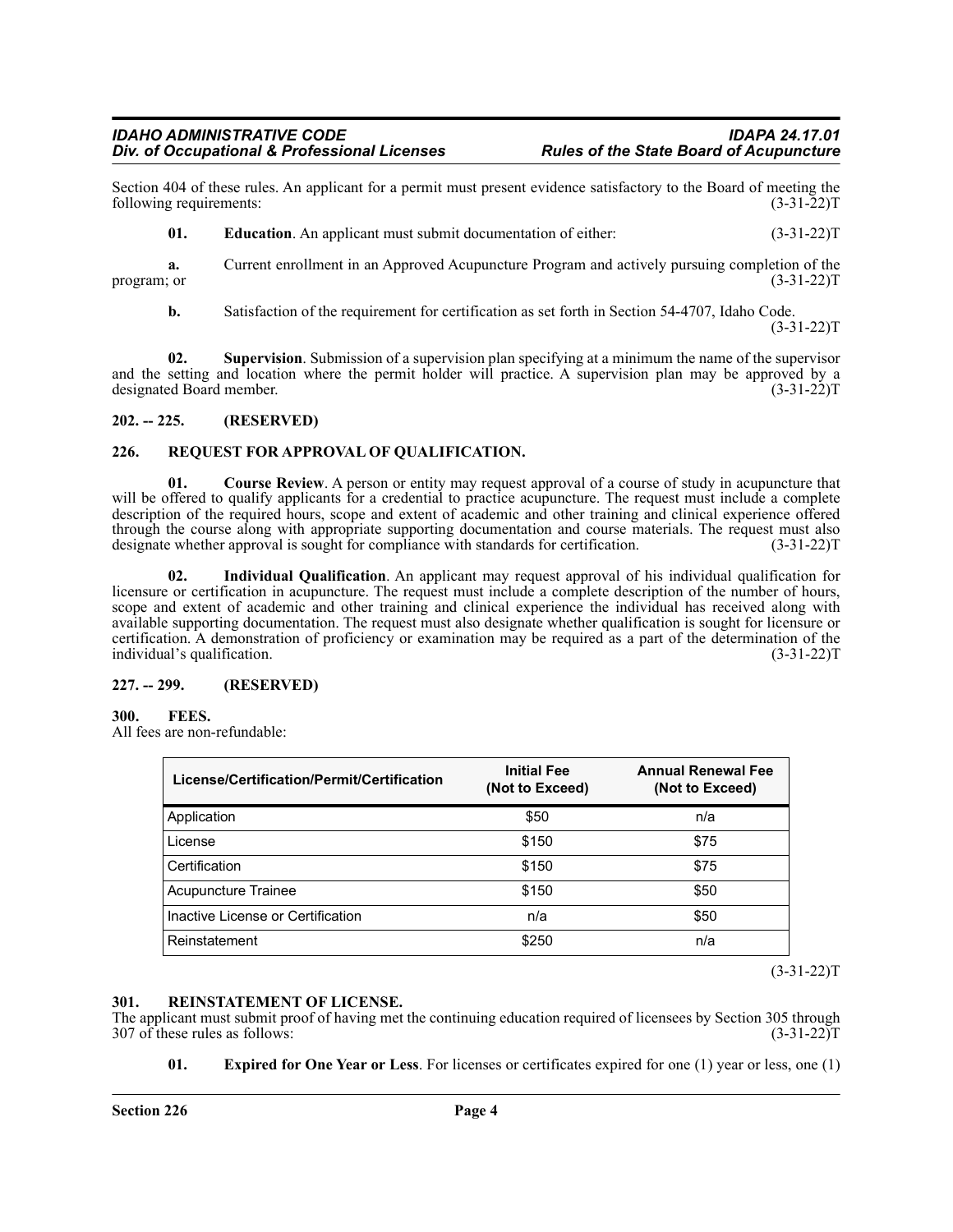year of continuing education; (3-31-22)T

**02. Expired More than One Year**. For licenses or certificates expired for more than one (1) year, two of continuing education. (3-31-22)  $(2)$  years of continuing education.

#### <span id="page-4-0"></span>**302. INACTIVE STATUS.**

A currently licensed or certified practitioner may request in writing to have their license placed on inactive status and pay the inactive status fee. Such request must be made prior to the expiration date of the license. pay the inactive status fee. Such request must be made prior to the expiration date of the license.

**01. Waiving Continuing Education Requirements – Inactive Status**. All continuing education requirements will be waived for any year or portion thereof that a licensee maintains an inactive license. (3-31-22)T

#### **02. Return to Active Status**. (3-31-22)T

**a.** A licensee desiring to return to active status must complete the equivalent of one (1) year of continuing education for every year the license was inactive and submit a fee equivalent to the difference between the inactive fee and renewal fee. (3-31-22)T inactive fee and renewal fee.

**b.** For licenses inactive five (5) years or greater, the licensee shall complete forty-five (45) hours of continuing education and either provide proof that the licensee has actively engaged in the practice of acupuncture in another state or territory of the United States for at least three (3) of the immediately preceding five (5) years, or provide proof that the licensee is competent to practice acupuncture in Idaho.  $(3-31-22)$ T provide proof that the licensee is competent to practice acupuncture in Idaho.

| c. | The Board may consider the following factors when determining proof of competency: (3-31-22)T |  |  |  |  |
|----|-----------------------------------------------------------------------------------------------|--|--|--|--|
|    |                                                                                               |  |  |  |  |

| ii.<br>Number of years of practice prior to transfer from active status;<br>iii.<br>Completion of continuing education courses;<br>iv.<br>Employment in a field similar to acupuncture; and<br>Any other factors the Board deems appropriate.<br>V. | $\mathbf{i}$ . | Practice of acupuncture in another jurisdiction; | $(3-31-22)T$ |
|-----------------------------------------------------------------------------------------------------------------------------------------------------------------------------------------------------------------------------------------------------|----------------|--------------------------------------------------|--------------|
|                                                                                                                                                                                                                                                     |                |                                                  | $(3-31-22)T$ |
|                                                                                                                                                                                                                                                     |                |                                                  | $(3-31-22)T$ |
|                                                                                                                                                                                                                                                     |                |                                                  | $(3-31-22)T$ |
|                                                                                                                                                                                                                                                     |                |                                                  | $(3-31-22)T$ |

#### <span id="page-4-1"></span>**303. -- 304. (RESERVED)**

#### <span id="page-4-2"></span>**305. CONTINUING EDUCATION REQUIREMENTS.**

In order to further protect the public health and to facilitate the administration of the Acupuncture Act, the Board has adopted the following requirements: (3-31-22) adopted the following requirements:

**01. Requirement**. All practitioners are required to complete a minimum of fifteen (15) hours of continuing education within the preceding twelve (12) months. A minimum of ten (10) hours of continuing education must be from Category I topics, and a maximum of five (5) hours of continuing education may be from Category II topics, as set forth in Sections 306 and 307 of these rules. (3-31-22) topics, as set forth in Sections 306 and 307 of these rules.

**02. Verification of Attendance**. Each licensee must maintain verification of attendance by securing authorized signatures or other documentation from the course instructors or sponsoring institution substantiating any hours attended by the applicant. This verification must be maintained by the licensee for no less than four (4) years and provided to the Board upon the request of the Board or its agent. (3-31-22) and provided to the Board upon the request of the Board or its agent.

**Distance Learning and Independent Study**. The Board may approve a course of study for continuing education credit that does not include the actual physical attendance of the applicant in a face-to-face setting with the course instructor. Distance Learning or Independent Study courses are eligible for continuing education credits if approved by NCCAOM or upon approval of the Board. (3-31-22) education credits if approved by NCCAOM or upon approval of the Board.

**04. Special Exemption**. The Board has authority to make exceptions for reasons of individual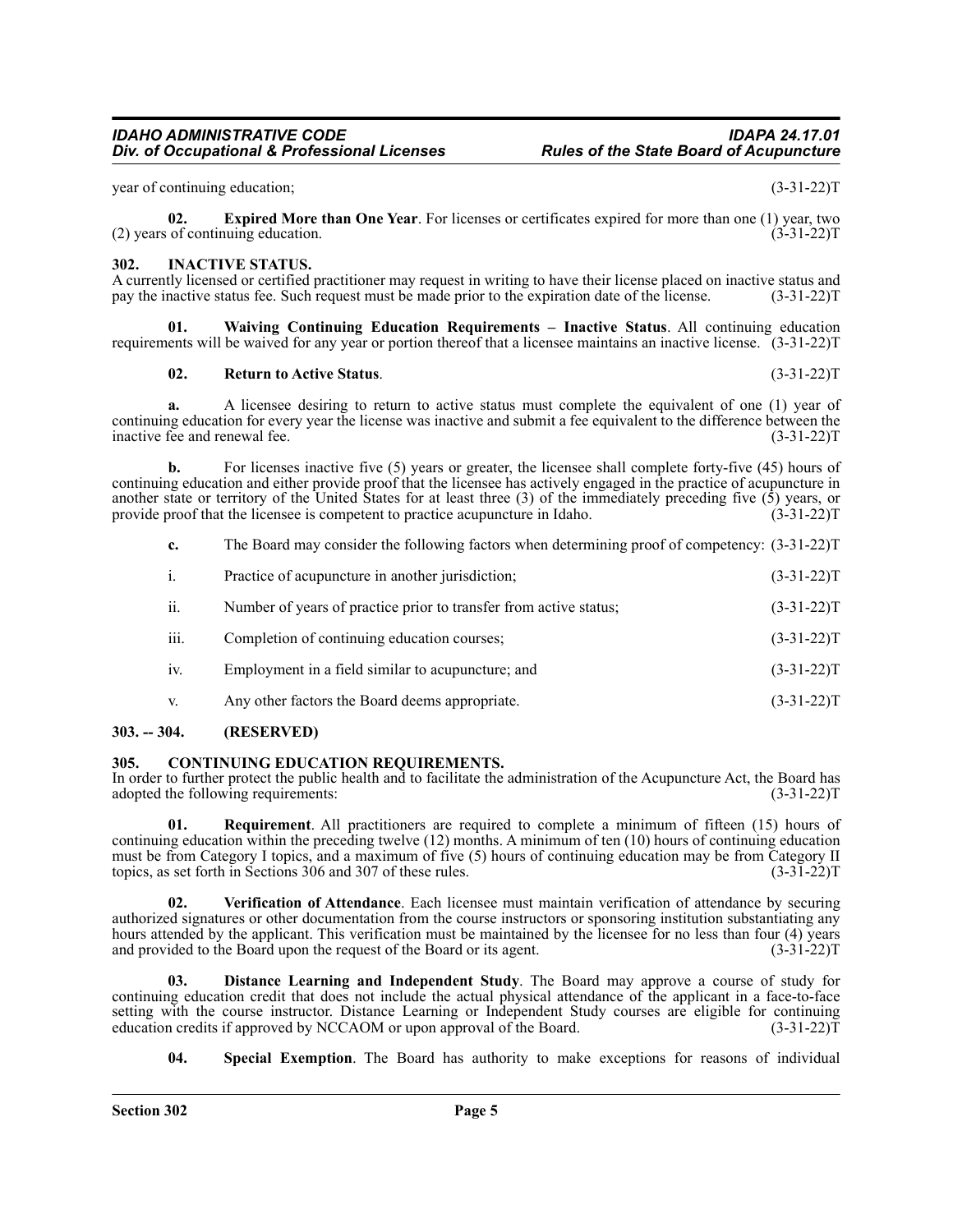#### *IDAHO ADMINISTRATIVE CODE IDAPA 24.17.01* **Div. of Occupational & Professional Licenses**

hardship. The licensee must provide any information requested by the Board to assist in substantiating hardship cases.<br>This exemption is granted at the sole discretion of the Board. (3-31-22) This exemption is granted at the sole discretion of the Board.

**05. Carryover**. A continuing education course taken in a renewal year, but not claimed for continuing education credit in that year, may only be claimed for credit in the following renewal year.  $(3-31-22)\bar{T}$ 

**06. Credit for Teaching**. Licensees may earn continuing education credit by teaching Board-approved courses. A licensee will earn one (1) credit hour for every two (2) hours of teaching. Credit for teaching will not exceed five (5) hours of the total continuing education hours required for a renewal period and will be credited to the category of the topic taught.  $(3-31-22)T$ 

#### <span id="page-5-0"></span>**306. APPROVAL OF CONTINUING EDUCATION COURSES.**

Approved continuing education courses are those courses, programs, and activities that are approved or provided by the following entities or organizations, or otherwise approved by the Board: (3-31-22) (3-31-22) T

| 01. | NCCAOM; | $(3-31-22)T$ |
|-----|---------|--------------|
|     |         |              |

**02. Accredited Schools**. Acupuncture and oriental medicine; and (3-31-22)T

**03. Other Courses May Be Approved by the Board**. Other courses may be approved based upon documentation submitted by the licensee or course provider. All requests for approval or pre-approval of educational programs must be made to the Board in writing, and must be accompanied by a statement that includes the name of the instructor or instructors, the date and time and location of the course, the specific agenda for the course, the number of continuing education credit hours requested, and a statement of how the course is believed to be pertinent to the practice of acupuncture. (3-31-22)T

#### <span id="page-5-1"></span>**307. CONTENT OF CONTINUING EDUCATION COURSES.**

The content of a continuing education course must be germane to the practice of acupuncture as defined in Section 54-4702, Idaho Code, and: (3-31-22)T

**01.** Category I. Category I courses relate to the following topics:  $(3-31-22)T$ 

**a.** Acupuncture and the practice of acupuncture as defined in Section 54-4702, Idaho Code including topics that directly concern the history and theory of acupuncture, oriental medicine diagnosis and treatment techniques, and techniques of adjunctive oriental medicine therapies; (3-31-22) techniques, and techniques of adjunctive oriental medicine therapies;

**b.** The role of acupuncture in individual and public health, such as emergencies and disasters; or  $(3-31-22)T$ 

- **c.** Research and evidence-based medicine as related to acupuncture and Asian medicine; (3-31-22)T
- **02.** Category II. Category II courses relate to the following topics:  $(3-31-22)$ T
- **a.** Western biomedicine and biological sciences; (3-31-22)T

**b.** Scientific or clinical content with a direct bearing on the quality of patient care, community or public health, or preventive medicine; (3-31-22)T

| c. | Laws and ethics: | $(3-31-22)T$ |
|----|------------------|--------------|
|----|------------------|--------------|

**d.** Enhancement of effective communication with other medical practitioners; (3-31-22)T

**e.** Behavioral sciences, patient counseling, and patient management and motivation when such courses are specifically oriented to the improvement of patient health; (3-31-22)T

**f.** Practice management unrelated to clinical matters and direct patient care, including, but not limited to, administrative record keeping, insurance billing and coding, and general business organization and management;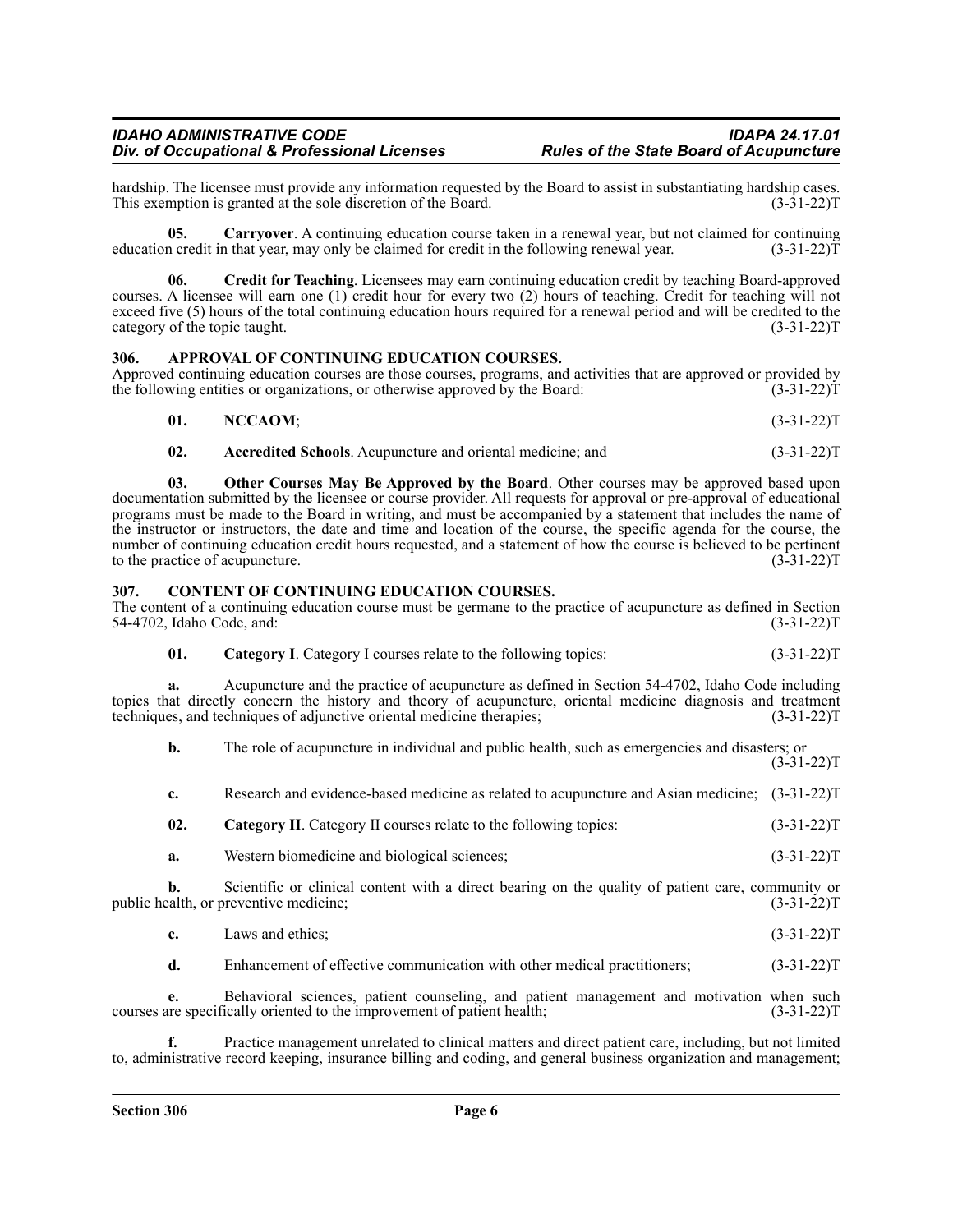or  $(3-31-22)T$ 

**g.** Patient education including, but not limited to, patient education in East Asian therapeutic exercise<br>
(3-31-22)T techniques and Asian nutritional therapies.

#### <span id="page-6-0"></span>**308. -- 400. (RESERVED)**

#### <span id="page-6-1"></span>**401. RECORDS.**

A practitioner must keep accurate records of each patient the practitioner treats. The records must at a minimum include the name of the patient and the indication and nature of treatment given. Records must be kept on file for a minimum of five (5) years. A patient's records will be made available to the patient within thirty (30) days of a request.  $(3-31-22)T$ 

#### <span id="page-6-2"></span>**402. (RESERVED)**

#### <span id="page-6-3"></span>**403. EMPLOYMENT OF UNLICENSED, NON-EXEMPT INDIVIDUALS.**

Individuals who do not have a license and are not exempt from licensure may not perform any insertion of acupuncture needles or use similar devices and therapies, including application of moxibustion. They may only support the practitioner's professional practice by performing office and ministerial acts related to acupuncture. The practitioner is responsible for the services provided by such employees. (3-31-22)T

#### <span id="page-6-4"></span>**404. SUPERVISION OF TRAINEES.**

A licensed or certified acupuncturist providing supervision to trainees shall be responsible for the services provided by such individuals. Failure to adequately supervise such an individual may subject the supervisor to discipline.  $(3-31-22)$ T

**01. Qualifications of Supervisors**. Prior to providing supervision to a trainee, a supervisor must:  $(3-31-22)T$ 

**a.** Have held a current acupuncture license or certification without restriction for a minimum of five (5) years. (3-31-22) (5) years.  $(3-31-22)T$ 

**b.** Have not been the subject of any disciplinary action within the preceding five (5) years, provided that the Board may in its discretion approve a supervisor with disciplinary action for failing to complete continuing education requirements. (3-31-22) education requirements.

**02. Supervision**. For the first one hundred (100) hours of practice, the supervisor must provide supervision in person when the trainee is providing treatment. After the first one hundred (100) hours of practice, the supervisor may provide supervision by making themselves accessible to the trainee by telephone, or video conferencing, provided that the trainee has successfully completed the requirement in Paragraph 404.02.a. of this rule, and provided that the supervisor meets with the trainee in person on at least a monthly basis during which time the supervisor must review case studies and require the trainee to demonstrate acupuncture point location and needle placement technique. (3-31-22)T

**a.** Before providing treatment without in-person supervision, the trainee must successfully complete a Blood Borne Pathogen course and comprehensive examination that incorporates clean needle techniques and OSHA procedures and requirements. (3-31-22)T

**b.** The supervisor must provide the trainee with adequate training, which must include at a minimum charting, diagnosis, and treatment plans, and opportunities for the trainee to complete at least twenty-five (25) case<br>(3-31-22)T studies. (3-31-22)T

**c.** The supervisor and trainee must keep adequate records of supervision, which shall include at a minimum, summary of case studies in progress or completed by the trainee under supervision, treatment plan for each patient, and the dates of supervision. (3-31-22) patient, and the dates of supervision.

**03. Continuing Education**. A supervisor may annually count up to ten (10) hours of supervision of a